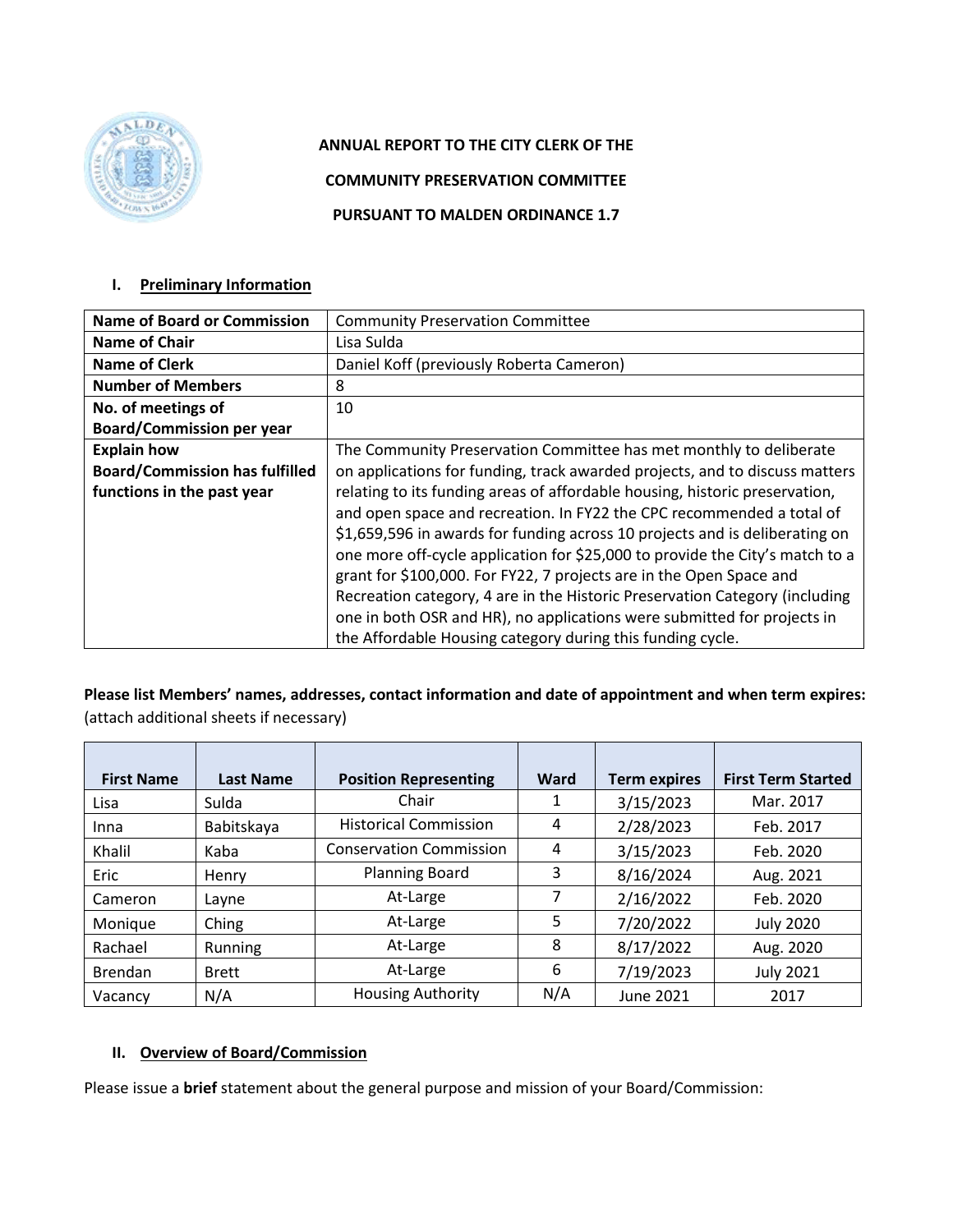The Community Preservation Committee allocates money from Malden's Community Preservation Act Fund to projects the Committee determines meet CPA legislation criteria and fall within the Community Preservation Act categories of open space protection and land for recreational use, affordable housing, and historic preservation.

#### **III. REVENUE**

Please list the revenue(s) coming into your Board/Commission:

| <b>FY22 REVENUE ESTIMATES</b> |               |  |  |  |
|-------------------------------|---------------|--|--|--|
|                               |               |  |  |  |
| From City Budget              | \$775,744.60  |  |  |  |
| From State Budget*            | \$151,339,891 |  |  |  |
| From Federal Budget           | \$0           |  |  |  |
| <b>Grant Monies</b>           | \$0           |  |  |  |
| Licenses/Fees                 | \$0           |  |  |  |
| Other                         | \$0           |  |  |  |
| <b>TOTAL</b>                  | \$927,109.33  |  |  |  |

*See Attached Budget for Details regarding actual revenue for FY22 and expected FY23 revenue.*

**\*Note:** Late in FY22 the State allocated \$10m from its budget surplus to the Community Preservation Coalition to distribute to each CPA community as an additional allocation to the state match. For the purposes of this budget, the funds from this additional allocation are attributed to the FY23 budget as a correction to the allocations that are based on revenue estimates.

#### **IV. EXPENDITURES**

Please list the expenditures of your Board/Commission:

| <b>FY22 EXPENDITURES*</b>                  |                |  |  |  |
|--------------------------------------------|----------------|--|--|--|
| Expenditures of Board/Commission*          | \$1,659,596    |  |  |  |
| Personnel Costs (Estimate through 6/30/22) | \$46,335.37    |  |  |  |
| <b>Equipment Costs</b>                     | \$0            |  |  |  |
| <b>Postal Costs</b>                        | \$0            |  |  |  |
| <b>Leasing Costs</b>                       | \$0            |  |  |  |
| Other                                      | \$0            |  |  |  |
| <b>TOTAL</b>                               | \$1,705,951.47 |  |  |  |

*\*FY22 Budget includes FY21 expenditures that were voted upon during FY22*

*See Attached FY22 Budget for details*

**V. ASSETS**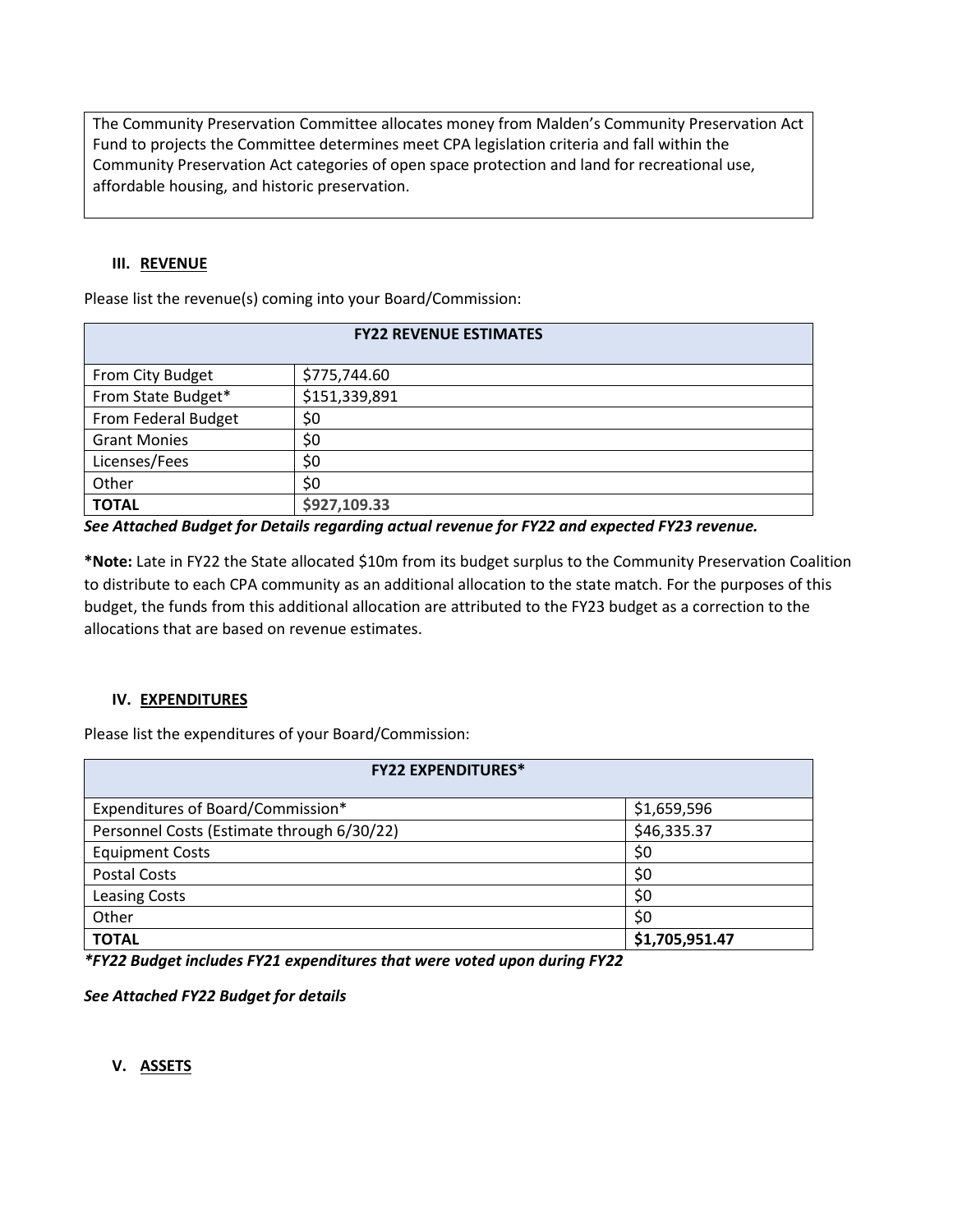Please list all major assets under the control of your Board /Commission. (This should include materials, tools, vehicles, equipment and property on hand as of 12/31/21.

### *See Attached FY23 Budget for details including funds carried over*

#### **VI. PROGRAMS**

Please list all programs under the direction of your Board/Commission. (Please detail where and how these programs originate, i.e. statutory, internal, etc.)

#### **Not Applicable**

#### **VII. CHALLENGES**

Provide a brief description of three challenges to your Board/Commission.

|   | Awareness of the CPC by the general public is variable, resulting in an uneven geographical     |
|---|-------------------------------------------------------------------------------------------------|
|   | distribution of project applications.                                                           |
|   | As a relatively new Committee, the CPC does not have robust institutional knowledge to rely     |
|   | upon when deliberating projects across all of its funding categories, nor does it have well     |
|   | established familiarity with internal City administrative systems to ensure smooth operations.  |
| 3 | Malden's lack of affordable housing infrastructure may be affecting the extremely low number of |
|   | applications received by CPC in the Affordable Housing Category.                                |

#### **VIII. GOALS**

Describe three goals your Board/Commission has for the year ahead.

|                | Expand outreach and increase awareness of the CPC to the general public by expanding outreach<br>to community-based organizations, commissions and Ward Councillors to encourage applications<br>to come from all areas of the city, and public engagement through public hearings and the annual |
|----------------|---------------------------------------------------------------------------------------------------------------------------------------------------------------------------------------------------------------------------------------------------------------------------------------------------|
|                | review.                                                                                                                                                                                                                                                                                           |
|                |                                                                                                                                                                                                                                                                                                   |
| $\overline{2}$ | Refine the CPC timeline and internal processes to more actively communicate and promote                                                                                                                                                                                                           |
|                |                                                                                                                                                                                                                                                                                                   |
|                | opportunities for public engagement and input, and to develop internal systems to track progress                                                                                                                                                                                                  |
|                | on projects through close-out                                                                                                                                                                                                                                                                     |
|                |                                                                                                                                                                                                                                                                                                   |
| 3              | Improve communications with City Departments and local and regional community-based                                                                                                                                                                                                               |
|                | organizations in the fields of housing and historic preservation to encourage more applications                                                                                                                                                                                                   |
|                |                                                                                                                                                                                                                                                                                                   |
|                | for those categories.                                                                                                                                                                                                                                                                             |
|                |                                                                                                                                                                                                                                                                                                   |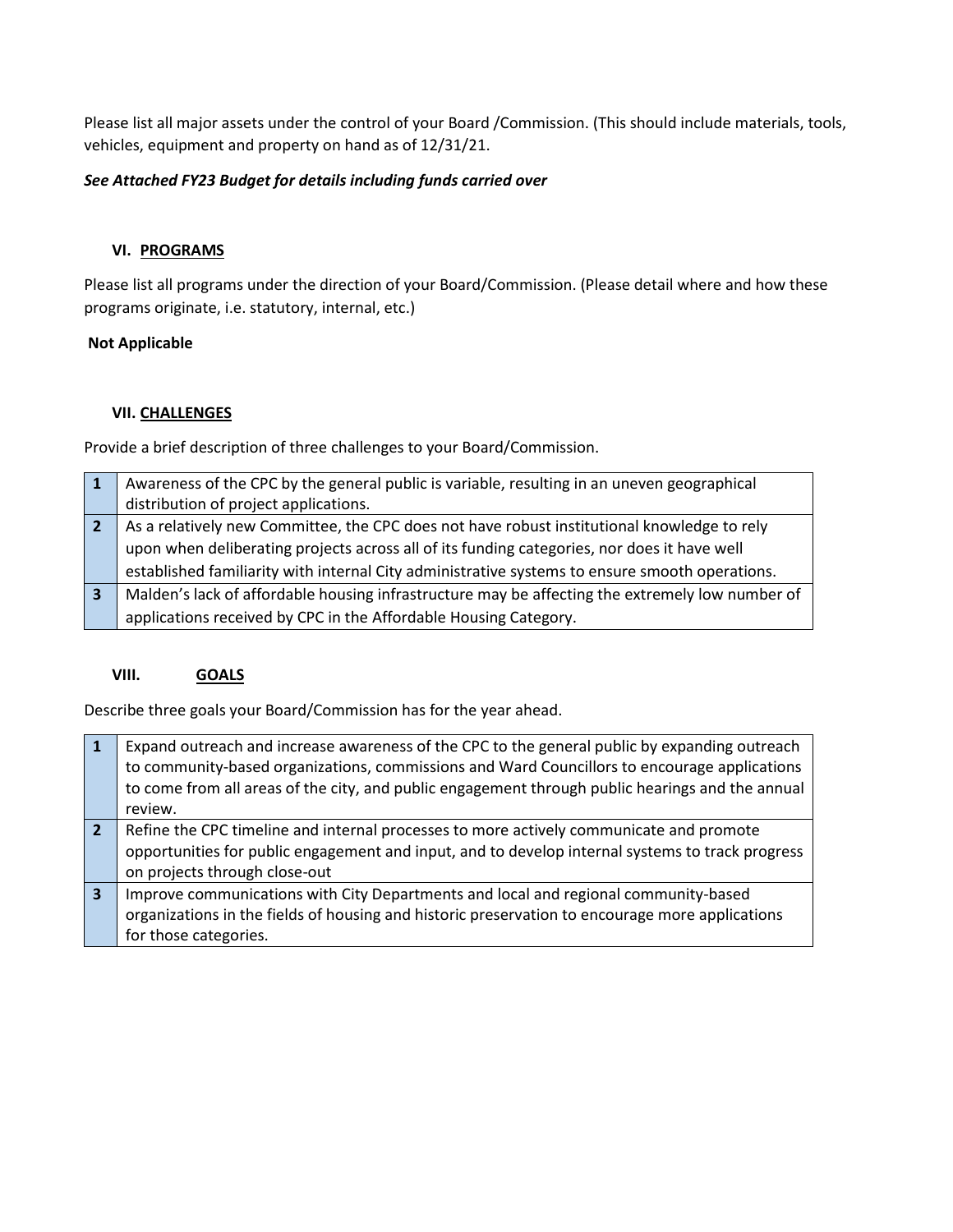# **FY22 Budget Report**

| <b>Available funds estimate</b>          |                   |                     |                |                |                |
|------------------------------------------|-------------------|---------------------|----------------|----------------|----------------|
|                                          |                   | Hist.               |                |                |                |
|                                          | <b>Open Space</b> | <b>Preservation</b> | <b>Housing</b> | General        | Total          |
| Available Reserve FY21                   |                   |                     |                |                |                |
| (less ongoing projects)                  | \$295,046.66      | \$100,060.96        | \$164,424.96   | \$1,835,310.41 | \$2,394,842.99 |
| Committed, not yet started               |                   |                     |                |                |                |
| Roosevelt annual set-aside               |                   |                     |                | \$210,250.00   |                |
| Under One Roof                           |                   |                     |                | \$412,000.00   |                |
| Under One Roof                           |                   |                     |                | \$100,474.00   |                |
| Malden River Works                       | \$200,000.00*     |                     |                |                |                |
| Devir Park Construction Phase A + B      |                   |                     |                | \$700,000.00   |                |
| Linden Rink Design                       | \$200,000.00*     |                     |                |                |                |
| <b>Crescent Slope Surveying</b>          |                   |                     |                | \$5,000.00     |                |
| Total committed, not yet started         | \$400,000.00*     | \$0.00              | \$0.00         | \$1,427,724.00 | \$1,827,724.00 |
| <b>Funds available for FY23 Funding</b>  |                   |                     |                |                |                |
| Round                                    | $-$104,953.34$    | \$100,060.96        | \$164,424.96   | \$407,586.41   | \$567,118.99   |
|                                          |                   |                     |                |                |                |
| <b>Anticipated New Applications FY22</b> |                   |                     |                |                |                |
| Spot Pond Brook Greenway Phase II        | OS                |                     |                | \$25,000.00    |                |

**\*Note:** Total committed awards above the available funding in the Open Space Reserve in FY22 will not be spent until FY23 when additional appropriations will support these projects. If a situation were to arise where additional funds were needed in the Open Space fund, then additional funds from the General Reserve may be appropriated to Open Space.

| <b>*FY22 CPC GRANT AWARD EXPENDITURES</b> |                                         |                        |                                               |                      |  |  |
|-------------------------------------------|-----------------------------------------|------------------------|-----------------------------------------------|----------------------|--|--|
| <b>Project Name</b>                       | <b>Signed Grant</b><br><b>Agreement</b> | <b>CPA</b><br>Category | <b>Funding</b><br><b>Account</b>              | <b>Funded Amount</b> |  |  |
| Kierstead & Tartikoff Parks*              | yes                                     | <b>OSR</b>             | Open Space                                    | \$30,000.00          |  |  |
| Fellsmere Park Master Plan*               | yes                                     | OSR-HP                 | <b>Budgeted</b><br>Reserve                    | \$100,000.00         |  |  |
| Wallace Park Wall*                        | yes                                     | HP.                    | <b>Historic</b>                               | \$200,000.00         |  |  |
| Patchell Park*                            | yes                                     | <b>OSR</b>             | Open Space                                    | \$40,000.00          |  |  |
| Oak Grove Community Center*               | yes                                     | HP.                    | <b>Historic</b>                               | \$60,000.00          |  |  |
| Library Archive Phase 2*                  | yes                                     | <b>HP</b>              | <b>Budgeted</b><br>Reserve<br><b>Budgeted</b> | \$124,596.00         |  |  |
| Malden River Works**                      | In Progress                             | <b>OSR</b>             | Reserve                                       | \$200,000.00         |  |  |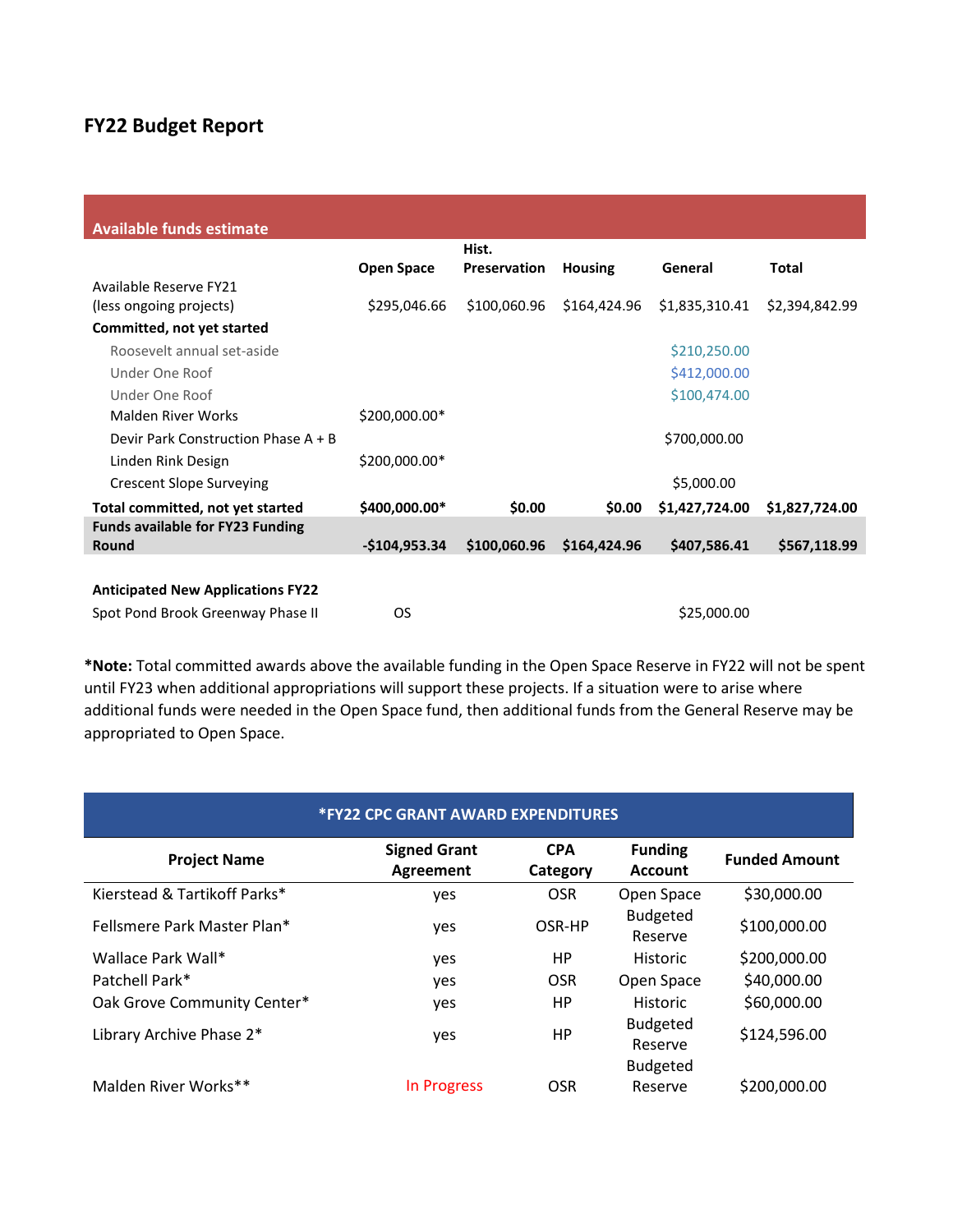| Devir Park Construction Phase A + B**     | In Progress                          | <b>OSR</b> | <b>Budgeted</b><br>Reserve | \$700,000.00 |
|-------------------------------------------|--------------------------------------|------------|----------------------------|--------------|
| Linden Rink Design**                      | In Progress                          | <b>OSR</b> | <b>Budgeted</b><br>Reserve | \$200,000.00 |
| Crescent Slope Surveying**                | In Progress                          | <b>OSR</b> | <b>Budgeted</b><br>Reserve | \$5,000      |
| Spot Pond Brook Greenway Phase<br>$  ***$ | Application<br><b>Pending Review</b> | <b>OSR</b> | <b>Budgeted</b><br>Reserve | \$25,000     |

# **Subtotal \$1,684,596.00**

*\* Applications initiated as part of FY21 funding round but awarded in FY22*

*\*\* Projects recommended by CPC and Finance Committee for funding and awaiting approval by City Council.*

*\*\*\* Application pending review*